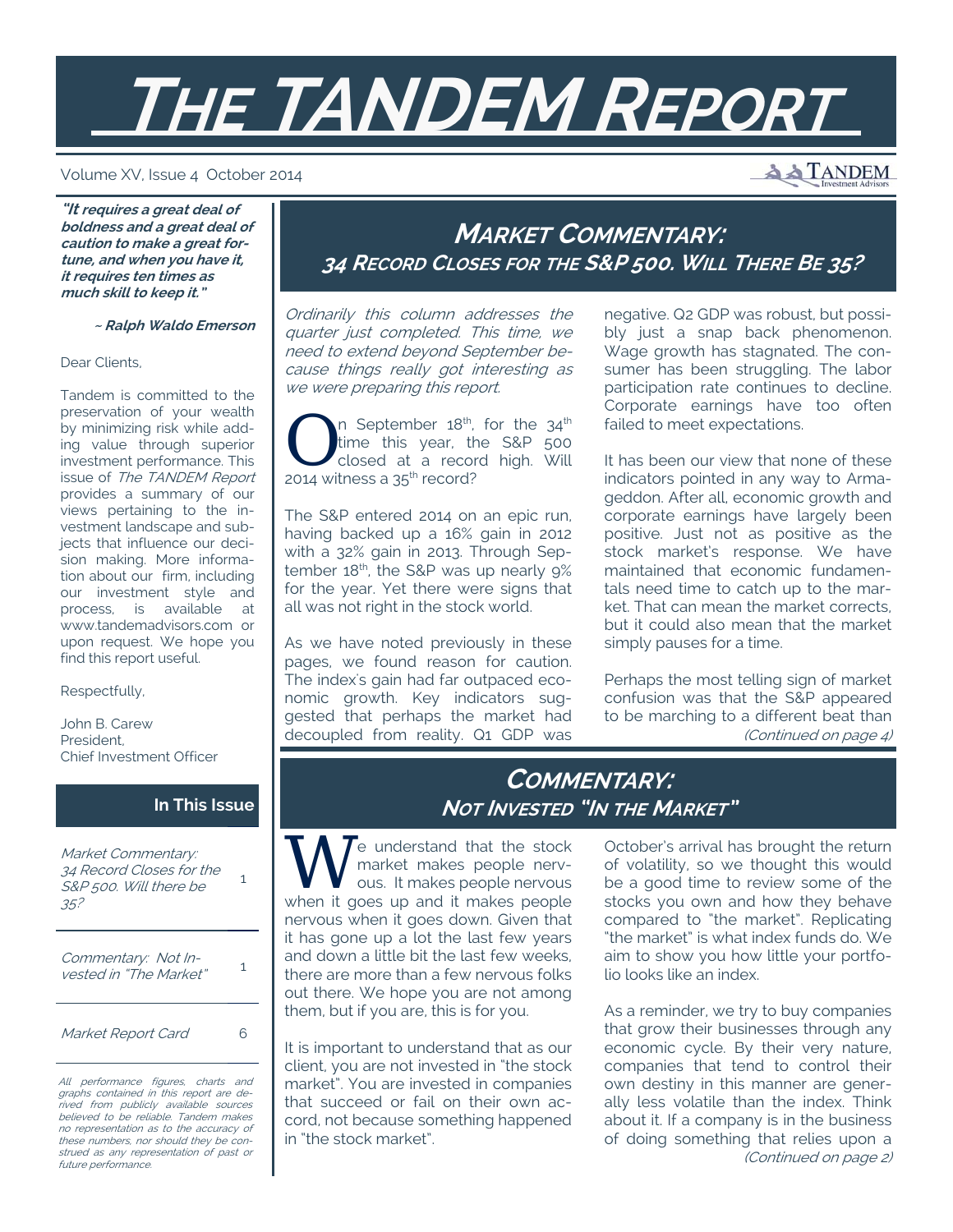## **COMMENTARY (CONTINUED)**

#### (Continued from page 1)

good economy, its fortune is likely to boom or bust as the economy does. But if a company is in the business of providing something we all need every day, and it does a good job of it, it is less likely to see its fortunes tied to the health of the economy.

We have listed below the top 10 stock holdings in each of our portfolio styles and the top 10 holdings of the corresponding index each style is compared to. Please note that as of September  $30<sup>th</sup>$  there is absolutely no overlap among our 10 largest holdings and those of the

| Top 10 Holdings as of 9.30.2014 |                                     |                          |  |  |  |  |  |  |
|---------------------------------|-------------------------------------|--------------------------|--|--|--|--|--|--|
| <b>S&amp;P 500</b>              | <b>Tandem Large Cap Core (LCC)</b>  | <b>Tandem Equity</b>     |  |  |  |  |  |  |
| Apple Inc                       | EcoLab                              | Thermo Fisher Scientific |  |  |  |  |  |  |
| <b>Exxon Mobil</b>              | Abbvie                              | EcoLab                   |  |  |  |  |  |  |
| Microsoft Corp                  | Resmed                              | Resmed                   |  |  |  |  |  |  |
| Johnson & Johnson               | Wabtec                              | Ametek                   |  |  |  |  |  |  |
| <b>General Electric</b>         | Costco                              | Wabtec                   |  |  |  |  |  |  |
| Berkshire Hathaway B'           | TJX Cos.                            | FMCTechnologies          |  |  |  |  |  |  |
| <b>Wells Fargo</b>              | Qualcomm                            | Qualcomm                 |  |  |  |  |  |  |
| Procter & Gamble                | Walgreen                            | Costco                   |  |  |  |  |  |  |
| Chevron Corp                    | <b>Enterprise Products Partners</b> | O'Reilly Automotive      |  |  |  |  |  |  |
| JPMorgan Chase & Co             | <b>CSX</b>                          | Walgreen                 |  |  |  |  |  |  |
| <b>Russell Mid Cap</b>          | <b>Tandem Mid Cap Core</b>          |                          |  |  |  |  |  |  |
| <b>Netflix</b>                  | Thermo Fisher Scientific            |                          |  |  |  |  |  |  |
| Crown Castle International      | EcoLab                              |                          |  |  |  |  |  |  |
| Vertex Pharmaceuticals          | Fiserv                              |                          |  |  |  |  |  |  |
| Kroger                          | Signature bank NY                   |                          |  |  |  |  |  |  |
| <b>Applied Materials</b>        | <b>ITT</b>                          |                          |  |  |  |  |  |  |
| <b>AON</b>                      | <b>Ross Stores</b>                  |                          |  |  |  |  |  |  |
| Sempra Energy                   | Ametek                              |                          |  |  |  |  |  |  |
| <b>Cardinal Health</b>          | Resmed                              |                          |  |  |  |  |  |  |
| Intuit<br>Twitter               | Wabtec<br>Core Labs                 |                          |  |  |  |  |  |  |

appropriate index. Tandem does not have a single holding in our 10 largest holdings that also appears in the index's 10 largest components.

At the bottom of the page, we carry the comparison a step further. What makes most people the most nervous is the market's volatility - the big moves up or down. There are two common ways to measure volatility. One is a measurement called beta. Beta compares the movements of a stock price or portfolio valuation to an index. We use the S&P 500 as the basis to measure beta. The S&P has a beta of 1.00. If a stock or portfolio has a beta greater than 1.00, it is more volatile than the S&P. For example, a beta of 1.10 means the stock or portfolio is 10% more volatile than the S&P 500. If a beta

> is less than 1.00, that stock or portfolio is less volatile than the S&P. Tandem's betas are considerably less than both the S&P 500 and the Russell MidCap.

> Another measurement of volatility is standard deviation. A portfolio with wide swings in returns will have a high standard deviation. You will note that Tandem's portfolios have substantially lower standard deviations than do the S&P 500 and the Russell MidCap. This means that Tandem does not experience the same severity of swings in returns that the indices do. Tandem provides a much more consistent experience.

> So we have illustrated three different measures of comparison - holdings, beta and standard deviation. We know that these terms are not part of your everyday vocabulary but hopefully the pictures tell an important story for you. Tandem doesn't look like "the market".

> Now to be clear, your portfolio, no matter which of our styles you use, is influenced by the *direction* of the market. When the market goes up, your portfolio will likely go up. And

when the market goes down, your portfolio will likely (Continued on page 3)

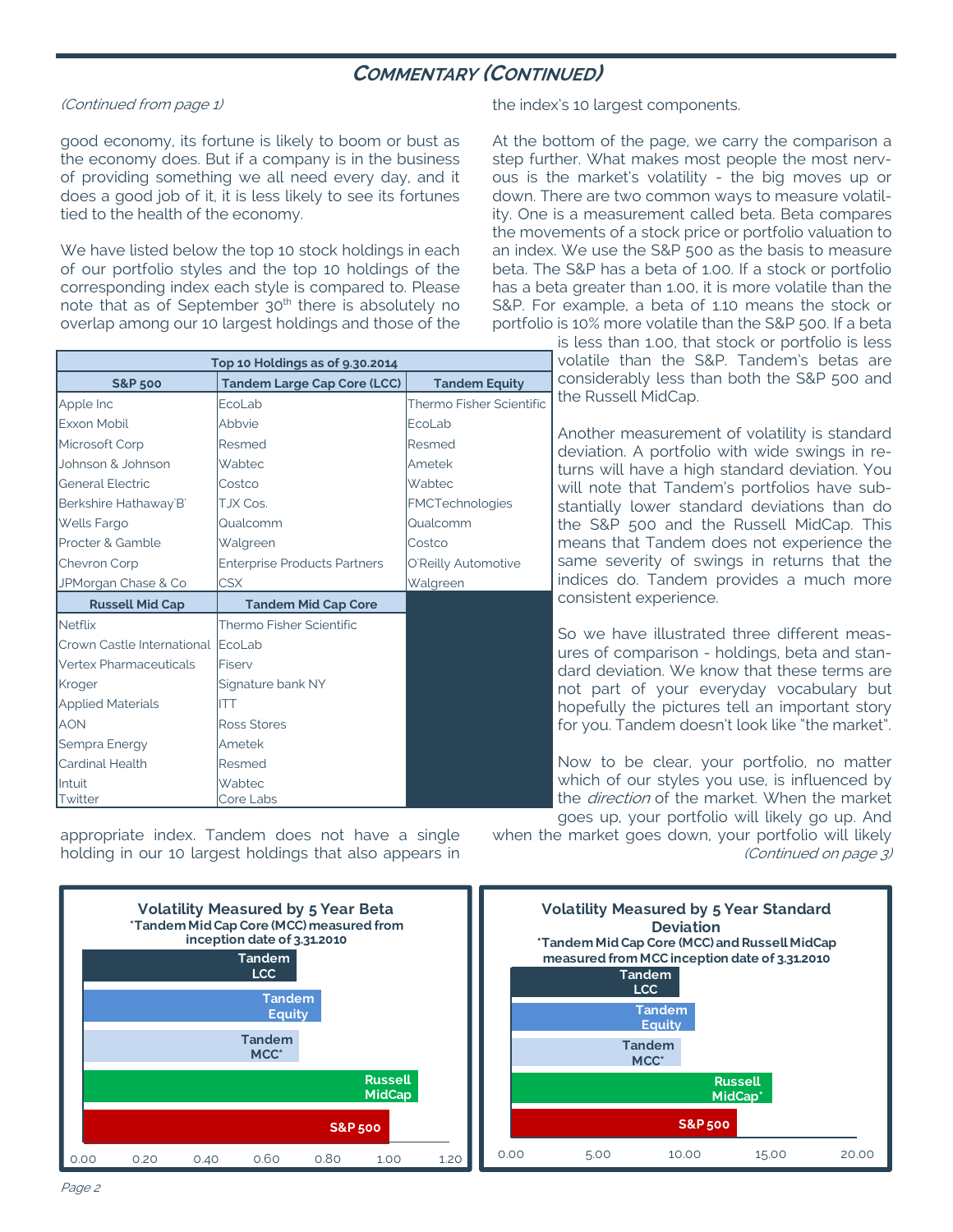## **COMMENTARY (CONTINUED)**

(Continued from page 2)

go down. But the data we have shared with you should show that your portfolio behaves differently and experiences less drama than the market incurs.

We believe that the first rule to making money is to

stop losing it. In order to accomplish that, we cannot allow your portfolio to experience the wild rides that the market sometimes takes. Hopefully we have shown you that you are not invested in "the market". You own a portfolio of stocks that behave for their own sets of reasons over the long run. Don't be nervous. And if you are, give us a call.

**To act like "the market", it helps to look like "the market". Tandem looks very little like "the market" when holdings are compared. This table shows the 10 largest holdings for Tandem's Large Cap and Equity styles and the S&P 500 at year-end for the last 4 years. The highlighted holdings for Tandem indicate stocks in the S&P's top 10 as well. Note that Equity has no overlap and Large Cap Core has very little. We don't look like "the market".** 

| <b>S&amp;P 500</b>        |       | <b>Tandem LCC</b>                   |        | <b>Tandem Equity</b>     |        |  |  |  |  |
|---------------------------|-------|-------------------------------------|--------|--------------------------|--------|--|--|--|--|
| 2013                      |       |                                     |        |                          |        |  |  |  |  |
| Apple Inc                 | 2.87% | Cash                                | 14.54% | Cash                     | 7.26%  |  |  |  |  |
| Exxon Mobil               | 2.52% | EcoLab                              | 4.51%  | Thermo Fisher Scientific | 4.71%  |  |  |  |  |
| Google Inc'A'             | 2.13% | Wabtec                              | 4.03%  | EcoLab                   | 4.34%  |  |  |  |  |
| Microsoft Corp            | 1.78% | Walgreen                            | 3.89%  | Cognizant Technology     | 4.07%  |  |  |  |  |
| Berkshire Hathaway'B'     | 1.66% | TJX Cos.                            | 3.36%  | Wabtec                   | 3.74%  |  |  |  |  |
| <b>General Electric</b>   | 1.61% | <b>CSX Corp</b>                     | 3.35%  | Walgreen                 | 3.70%  |  |  |  |  |
| Johnson & Johnson         | 1.47% | Wal-Mart Stores                     | 3.16%  | O'Reilly Automotive      | 3.49%  |  |  |  |  |
| Wal-Mart Stores           | 1.46% | <b>Enterprise Products Partners</b> | 3.08%  | Ametek                   | 3.47%  |  |  |  |  |
| Chevron Corp              | 1.37% | Costco                              | 3.07%  | TJX Cos.                 | 3.12%  |  |  |  |  |
| <b>Wells Fargo</b>        | 1.36% | Qualcomm<br>3.05%                   |        | CSX Corp                 | 3.07%  |  |  |  |  |
|                           |       | 2012                                |        |                          |        |  |  |  |  |
| Apple Inc                 | 3.67% | Cash                                | 13.30% | Cash                     | 8.96%  |  |  |  |  |
| Exxon Mobil               | 2.90% | <b>Abbott Labs</b>                  | 4.67%  | Cognizant Technology     | 3.95%  |  |  |  |  |
| Google Inc'A'             | 1.70% | EcoLab                              | 3.61%  | EcoLab                   | 3.93%  |  |  |  |  |
| Wal-Mart Stores           | 1.68% | Wal-Mart Stores                     | 3.29%  | Thermo Fisher Scientific | 3.52%  |  |  |  |  |
| Microsoft Corp            | 1.65% | Walgreen                            | 3.00%  | Abbott Labs              | 3.51%  |  |  |  |  |
| <b>General Electric</b>   | 1.63% | Qualcomm                            | 3.00%  | Ametek                   | 3.33%  |  |  |  |  |
| Berkshire Hathaway'B'     | 1.62% | Coca Cola                           | 3.00%  | O'Reilly Automotive      | 3.21%  |  |  |  |  |
| Intl Bus. Machines        | 1.61% | Praxair                             | 2.95%  | Walgreen                 | 3.14%  |  |  |  |  |
| Chevron Corp              | 1.55% | <b>Enterprise Products Partners</b> | 2.86%  | Qualcomm                 | 3.01%  |  |  |  |  |
| Johnson & Johnson         | 1.43% | Microsoft                           | 2.85%  | Republic Services        | 2.95%  |  |  |  |  |
|                           |       | 2011                                |        |                          |        |  |  |  |  |
| <b>Exxon Mobil</b>        | 3.40% | Cash                                | 12.97% | Cash                     | 10.24% |  |  |  |  |
| Apple Inc                 | 3.15% | <b>Abbott Labs</b>                  | 4.37%  | O'Reilly Automotive      | 4.18%  |  |  |  |  |
| Microsoft Corp            | 1.83% | Coca Cola                           | 3.98%  | Cognizant Technology     | 3.77%  |  |  |  |  |
| Intl Bus. Machines        | 1.81% | AptarGroup                          | 3.43%  | Ebay                     | 3.56%  |  |  |  |  |
| Chevron Corp              | 1.77% | EcoLab                              | 3.40%  | <b>Waste Connections</b> | 3.44%  |  |  |  |  |
| Google Inc'A'             | 1.75% | <b>Wal-Mart Stores</b>              | 3.37%  | <b>Abbott Labs</b>       | 3.31%  |  |  |  |  |
| Wal-Mart Stores           | 1.71% | <b>Waste Connections</b>            | 3.34%  | Coca Cola                | 3.29%  |  |  |  |  |
| <b>General Electric</b>   | 1.58% | Praxair                             | 3.26%  | TJX Cos.                 | 3.08%  |  |  |  |  |
| Berkshire Hathaway'B'     | 1.58% | TJX Cos.                            | 3.04%  | AptarGroup               | 3.02%  |  |  |  |  |
| Procter & Gamble          | 1.54% | <b>Enterprise Products Partners</b> | 2.90%  | Novartis                 | 2.94%  |  |  |  |  |
|                           |       | 2010                                |        |                          |        |  |  |  |  |
| Exxon Mobil               | 3.08% | Cash                                | 8.34%  | Cognizant Technology     | 5.93%  |  |  |  |  |
| Apple Inc                 | 2.47% | <b>Abbott Labs</b>                  | 3.84%  | Colgate Palmolive        | 3.78%  |  |  |  |  |
| Microsoft Corp            | 2.00% | Coca Cola                           | 3.76%  | Thermo Fisher Scientific | 3.54%  |  |  |  |  |
| Berkshire Hathaway B      | 1.66% | AptarGroup                          | 3.40%  | <b>Becton Dickinson</b>  | 3.38%  |  |  |  |  |
| General Electric          | 1.63% | <b>Enterprise Products Partners</b> | 3.39%  | O'Reilly Automotive      | 3.34%  |  |  |  |  |
| Wal-Mart Stores           | 1.61% | ITT                                 | 3.26%  | Coca Cola                | 3.32%  |  |  |  |  |
| Google Inc <sup>'A'</sup> | 1.59% | Sysco                               | 3.25%  | Stryker                  | 3.13%  |  |  |  |  |
| Chevron Corp              | 1.54% | <b>Becton Dickinson</b>             | 3.22%  | Nextera Energy           | 3.08%  |  |  |  |  |
| Intl Bus. Machines        | 1.52% | Microsoft                           | 3.12%  | Teva Pharmaceutical      | 3.07%  |  |  |  |  |
| Procter & Gamble          | 1.51% | Praxair                             | 2.98%  | <b>Sysco</b>             | 3.06%  |  |  |  |  |

Past performance is no guarantee of future results. Indices like the S&P 500 are unmanaged and not available for direct investment. They are shown or referred to in these pages for illustrative purposes only and do not represent the performance of any specific investment. The above results do not indicate investment performance. Investment carries risk.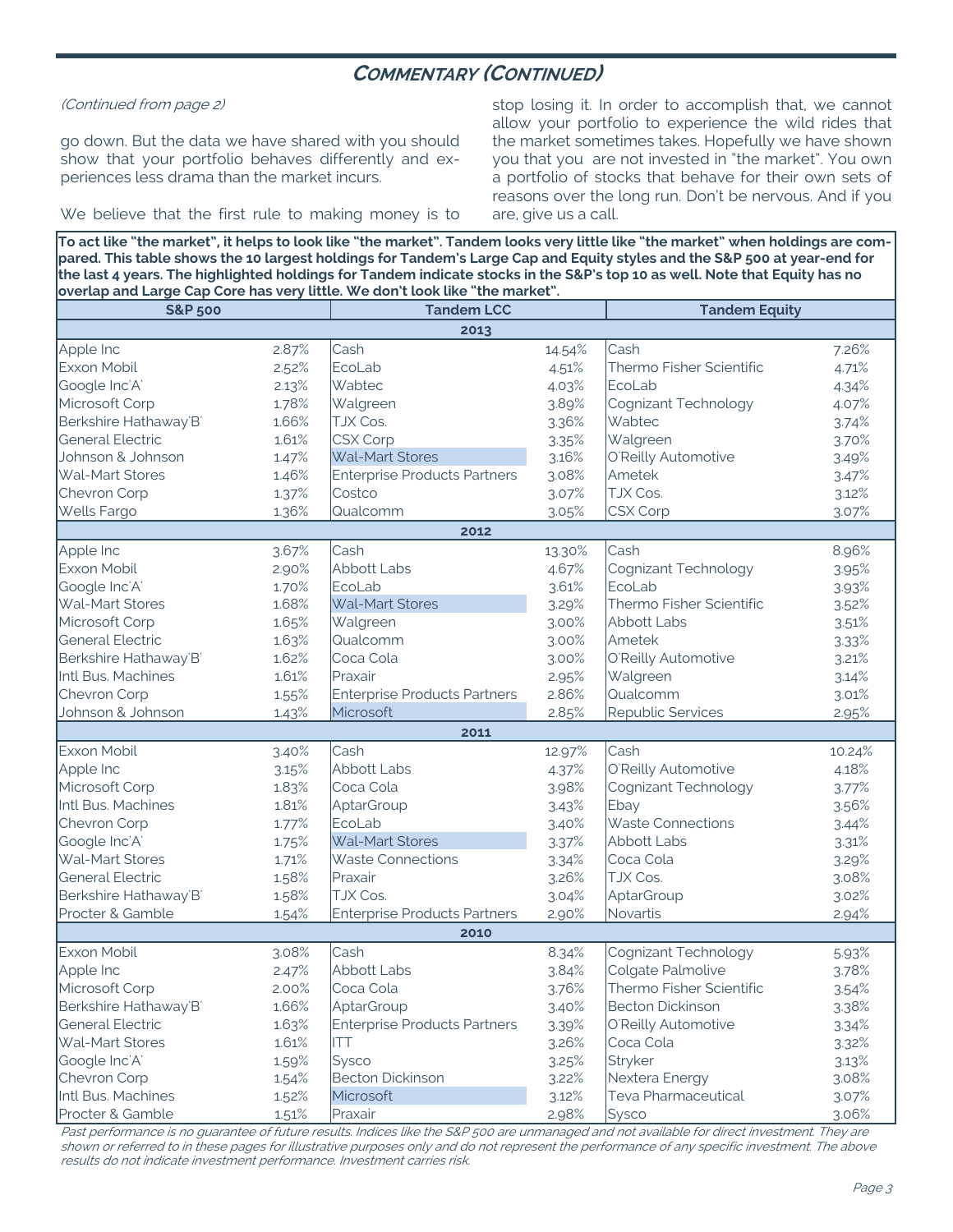### **MARKET COMMENTARY (CONTINUED)**

#### (Continued from page 1)

other market indices. There is an old Wall Street adage that says to "sell in May and go away". While the Dow, the Russell 2000 (small cap index), and the EAFE (global index) have basically gone nowhere since May, the S&P reached 26 record closes after May 1st. The chart below shows the S&P's departure from other common market measurements.

have to sell their currencies and buy dollars to buy U.S. bonds, thereby sending the value of the dollar higher.)

It could also be argued that rates are declining because investors anticipate a weaker economy, or at least a more turbulent stock market. It suggests that bond investors do not believe the Fed's work is done and that the economy is not yet strong enough to stand on its own.



Another indication that the S&P might be out on a limb came from the bond market. The Federal Reserve is on track to end QE3 this month. Most observers believed

that 2014 would be the year that interest rates finally rose. With less Fed interference and an improving economy, interest rates would surely go back to a more "normal" level. This would open the door for the stock market to go to new highs. And it did.

But the bond market failed to live up to expectations. Instead of seeing rates rise this year, they did the exact opposite. The 10-year U.S. Treasury is a reasonable proxy for the bond market. We use the chart to the right to illustrate that the high interest rate for the year was on January  $3<sup>rd</sup>$ . Until the most recent events in October, rates declined steadily throughout the year.

Declining interest rates can mean many things. For years now they have been declining largely because of Fed policy. But this year the Fed has made clear its intention to cease its bond purchases. And rates still went lower. One conclusion that can be drawn is that our rates in the U.S., although historically low, are still higher than those offered in other developed nations, attracting foreign investment to our shores. There is much evidence this is happening, as the dollar has strengthened considerably in 2014. (Foreign investors To be certain, the Fed's presence in the bond market has provided a measure of comfort to stock investors and fueled much of the market's advance. The implica-



tion is that the Fed will backstop the economy if it stumbles again. But this was supposed to be the year that the economy could advance on its own and stock prices anticipated a robustness that has yet to materialize. So who had it right? The stock market or the bond market?

Right now, as we right this article, it would appear the (Continued on page 5)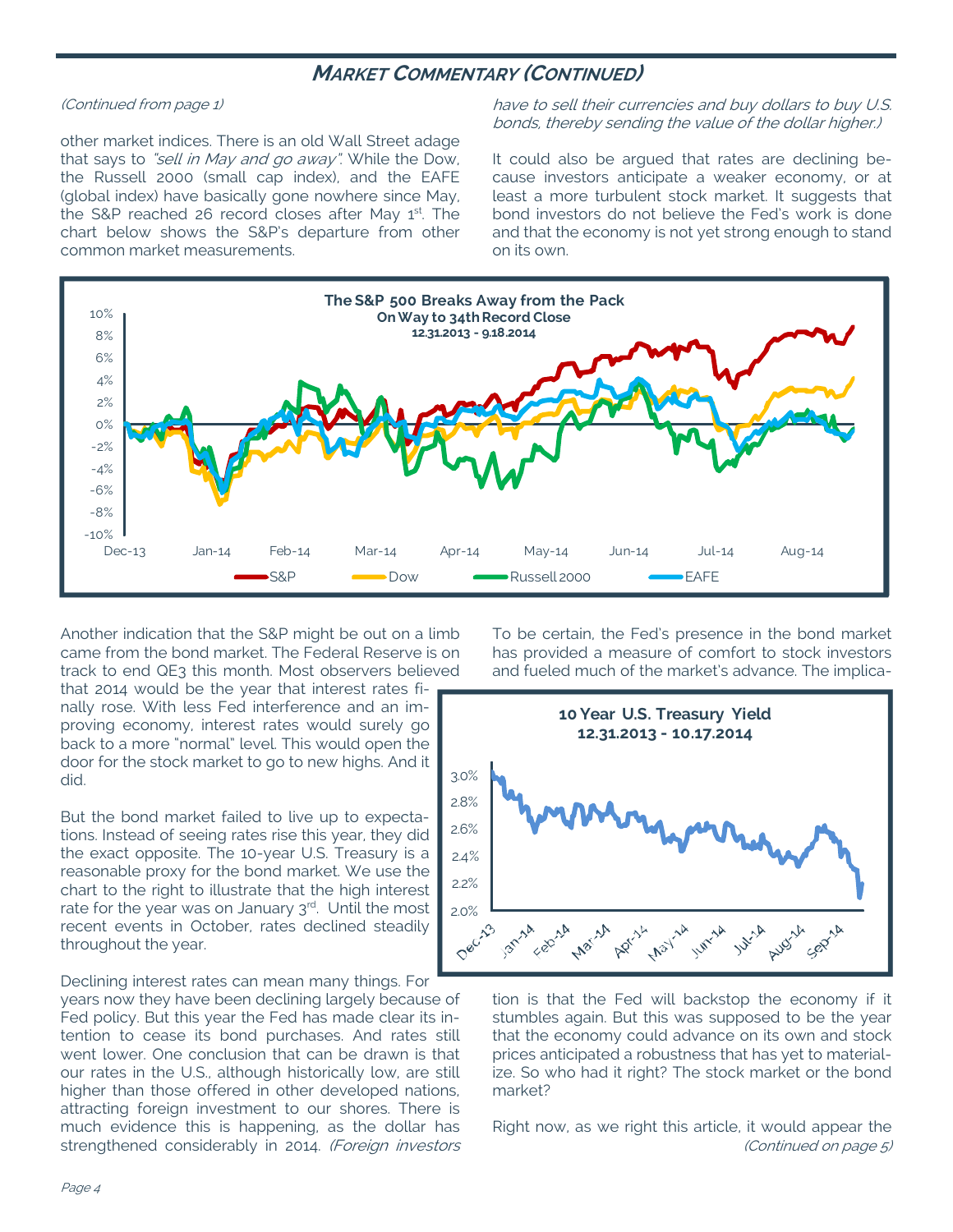## **MARKET COMMENTARY (CONTINUED)**

#### (Continued from page 4)

S&P ignored all the signs the other indices took note of. Since September  $18<sup>th</sup>$ , the last record close, the S&P has declined 6.2% through October  $17<sup>th</sup>$ . The 10 Year Treasury rate has dropped from 3.03% on December 31<sup>st</sup> to around 2.2% now. It is too soon to know which market had it right. But if you have been a regular reader of our reports, you know we think the stock market had it wrong.

Let's be absolutely clear. A 6.2% decline in the S&P 500 is insignificant. The S&P is still up over 2% for the year. Given the run we have had in recent years, is 2% terrible? Even if the S&P were to end the year lower, is that bad?

The fear investors have displayed as a result of a little down tick is troubling, although understandable. Since 2011, the stock market has risen without interruption. With 2008 still fresh in the minds of many, any decline may feel like another catastrophe. But a bump in the road shouldn't cause anyone to rush for the exit (at least not in our view).

Stock markets aren't *supposed* to go up in a straight line. Corrections are healthy when they occur. One just hasn't occurred in awhile. In 2011, as the Fed exited QE2, the S&P fell nearly 20%. Does anyone remember that? It certainly didn't signal the end of a bull market. Quite the contrary. It shook out the nervous folks and gave the rest of us some great buying opportunities. That is what corrections do.

We don't know if the S&P's October stumble will lead to a correction. We hope it will, but we are skeptical. A correction is defined as a decline of between 10% and 20%. As you know, we have been preparing for better opportunities by selling when prices are expensive and being patient with our cash reserves. If this is a correction, we welcome it.

Every time the Fed has ended QE, the market has stumbled. We expect nothing different this time. QE is scheduled to end in October. If the Fed is true to its word, the market will likely correct again. Maybe this is it. So far, each time the market has corrected after the end of QE, the Fed has announced a new QE. The Fed seems more uneasy with market corrections than they should.

One other concern among investors that we hesitate to address but is possibly the elephant in the room is Ebola. Ebola is a scary virus that our authorities do not yet seem to have a handle on. In no way do we dismiss the real human suffering this virus has already caused. If not contained, it will be much worse. However, our job is to assess its economic impact.

Ebola certainly has many concerned. It could impact air travel, restaurants and hotels, hospitals and even certain drug companies adversely. But could it derail an entire economy? We think not. And as you review your portfolio, please note that we own no companies that would be directly impacted by an Ebola outbreak. Emotion often drives stock prices, but eventually prices in a free market reflect reality, not fear.

So what is the market's reality? Where do we go from here? No clue! What is clear to us, however, is that earnings must catch up to prices. The chart below shows earnings growth and price appreciation for the S&P 500 since the end of 2011. Earnings have grown at a decent rate, up more than 19% over the last 3 years. Not exactly robust growth, but positive nonetheless. However, prices seem to be anticipating something better. The S&P's price has increased 57% over this span, or essentially 3 times more than earnings. We do



not view this as a sustainable trend.

One of three things must happen for us to see real value in the market: earnings must see more growth, prices must decline or prices must stall while earnings catch up. None of these suggest any reason to cause alarm. Rather, we simply view this as a market that requires patience in order to get out of it what we want.

October has gotten off to an interesting start, with the S&P declining a little over 4%. We hope you view this as the opportunity we see. Lower prices in the short run add value over the long run. The market needs to slow down or back up. We are prepared for that. If the market declines more, the doomsayers will dominate the news cycle. You need to be prepared for that. Emotion is the undoing of great plans. Fear causes markets to decline faster than greed causes them to rise. But there is nothing happening in the market that we haven't discussed for the past year. This is the market you hired us for.